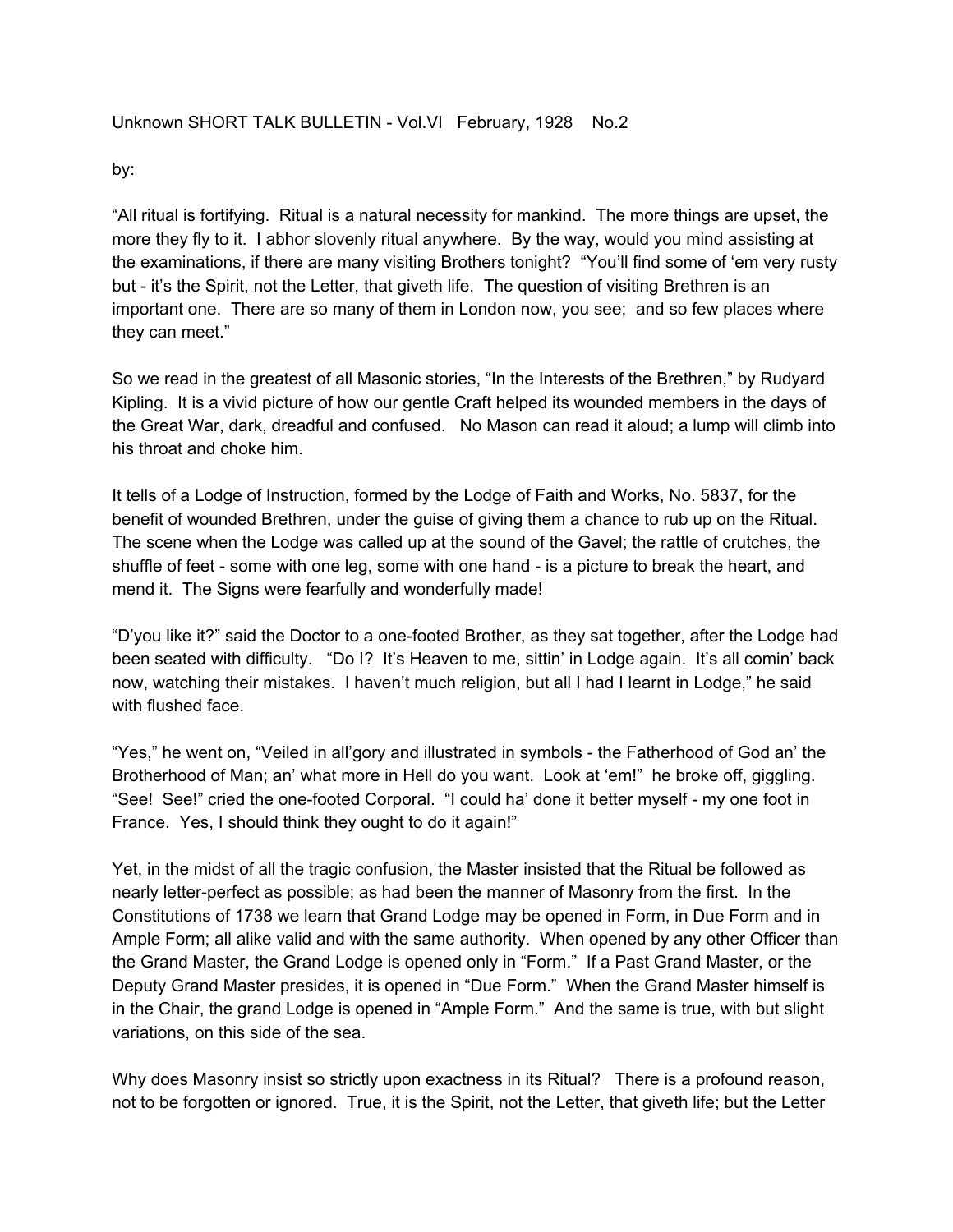does give a Body, without which the Spirit of Masonry would be a formless blur, losing much of its meaning, if not all of its beauty. Ceremony keeps things up; without form the spirit melts into thin air and is lost.

What is true of Masonry is equally true of religion , of manners and of art. The Poet Tennyson speaks of those, "whose faith hath center everywhere, nor cares to fix itself in form." That is, they believe in everything in general and nothing in particular. Their faith is like the earth in the story of creation, as the Bible tells it, "without form and void;" a vague sentiment, as flimsy as a mist and as frail.

Manners, it has been said, are minor morals. That is, they are forms of a social ritual in which the spirit of courtesy and amenity finds expression. So essential are they as a form of social fellowship, that, as Emerson said, if they were lost, some gentlemen would be obliged to re-invent such a code. The phrase, "It is not done," has more than mere convention behind it. It bespeaks a standard, a sense of propriety, a fineness of feeling, a respect for the rights and feelings of others.

Some of our modern artists are trying to throw off the old classic forms of music, painting and poetry. The result is chaos, a formless riot of color and sound, in which a horse may be green and a song a mere mob of notes, without melody. Without lovely form the spirit of beauty fades and is lost. Ages of experience have wrought out noble forms of art and life, which we cannot defy or ignore without disaster.

The same is true of Masonry. Gentle, wise, mellow with age; its gracious spirit has fashioned a form, or body, or an art; if we call it so, in which its peculiar genius finds expression. Its old and lovely ritual, if rightly used, evokes the Spirit of Masonry, as each of us can testify. The mere opening of a Lodge creates a Masonic atmosphere in which the truths of Masonry seem more real and true. It weaves a spell about us, making fellowship gracious. It is a mystery; we love it, without caring to analyze it.

By the same token, if the rhythm of the ritual is bungled, or slurred, or dealt with hastily or without dignity; its beauty is marred and its spell broken. Just imagine the opening of Lodge, or any one of the Degrees, jazzed up, rushed through with, and how horrible it would be. The soul of Masonry would be sacrificed, and its spirit evaporated. For that reason we cannot take too much pains in giving the ritual such a rendering as befits its dignity, its solemnity and its haunting beauty.

No wonder Masonry is jealous of its ceremonies and symbols. It hesitates to make the slightest change, even when errors have crept into the ritual, lest something precious is lost. Indeed, it is always seeking "that which is lost," not alone in its great Secret, but in all its symbols which enshrine a wisdom gray with age, often but dimly seen, and sorely needed in the hurry and medley of our giddy-paced age.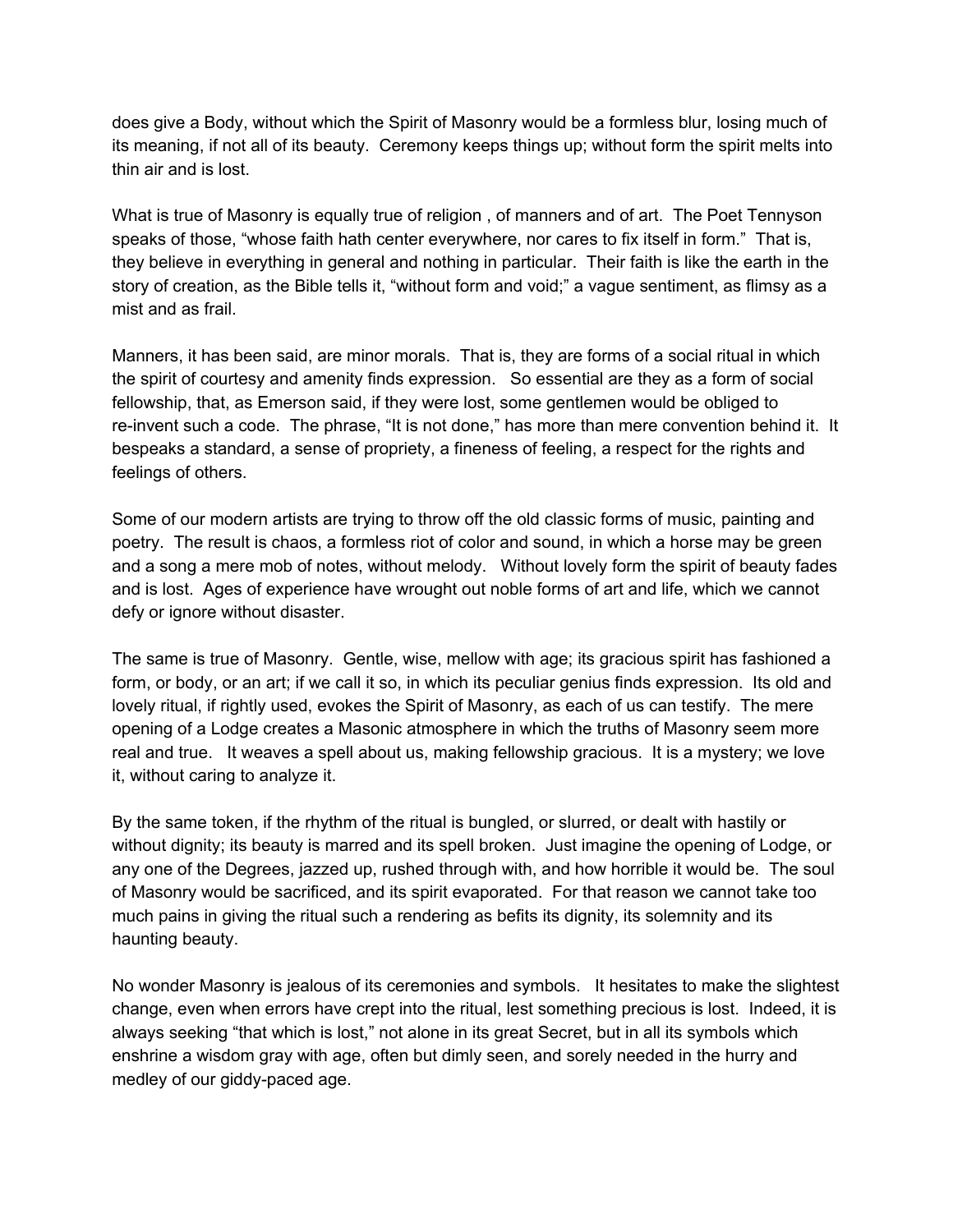Mere formalism is always a danger. Even a lofty ritual may become a rigmarole, a thing of rut and rote. Sublime truths may be repeated like a parrot, as the creed in a church may be recited without thought or feeling, by force of habit. Still, such a habit is worth keeping, and often the uttering of great words stirs the heart with a sense of the cargoes of wonder which they hold, for such as have ears to hear.

No matter; our fear of formalism - its mockery and unreality - must not blind us to the necessity of noble, stately and lovely form in which to utter and embody the truths that make us men. For that reason every part of the ritual ought to have Due Form, nothing skimped or performed perfunctorily, in order that the wise, good and beautiful truth of Masonry may have full expression and give us its full blessing. Only so can we get from it what it has to give us for our good.

Take, for example, the Opening of the Lodge, so often regarded as of no great importance in itself, save as a preliminary to what is to follow. Not so. Nothing in Masonry is more impressive, if we see it aright. As a flower "opens its Lodge," as one poet puts it, when it unfolds its petals and displays its center to the sun, which renews its life; so the opening of a Masonic Lodge is a symbol of the opening out of the human mind and heart to God. It is a drama of an inward and ineffable thing, not to be spoken of except in the poetry of symbol.

One sees more plainly in English ritual, in which the three Degrees, or grades as they name them, has each its stage. First is the stage appropriate to the Apprentice, a call to lift the mind above the level of external things. The second is a further opening, an advance in the science revealing greater things than Apprentices may know. It is an opening "upon the square," which the first Degree is not.

By the time we reach the Third Degree, a still deeper opening of the mind is implied, "upon the centre," for those of the Master rank, involving the use of finer powers of perception, to the very center and depths of being. How far and to what depth any of us is able to open the Lodge of his Mind, is the measure of what Masonry is to us. As an ancient manual of initiation tells us, urging us to an inward quest:

"There lives a Master in the hearts of men who makes their deeds, by subtle-pulling strings, dance to what time He will. With all thy soul trust Him, and take Him for thy succor. So shalt thou gain, by grace of Him, the uttermost repose, the Eternal Peace." Such meaning, and far more than here hinted, lie hidden to most of us in the simple ceremony of opening the Lodge. How much Masonry would mean for us and do for us, if only it had its due form both of ritual and interpretation. It might not explain all riddles, but it would light many a dark path, and lead us thither where we seek to go.

Religion, untainted, here dwells;

Here the morals of Athens are taught;